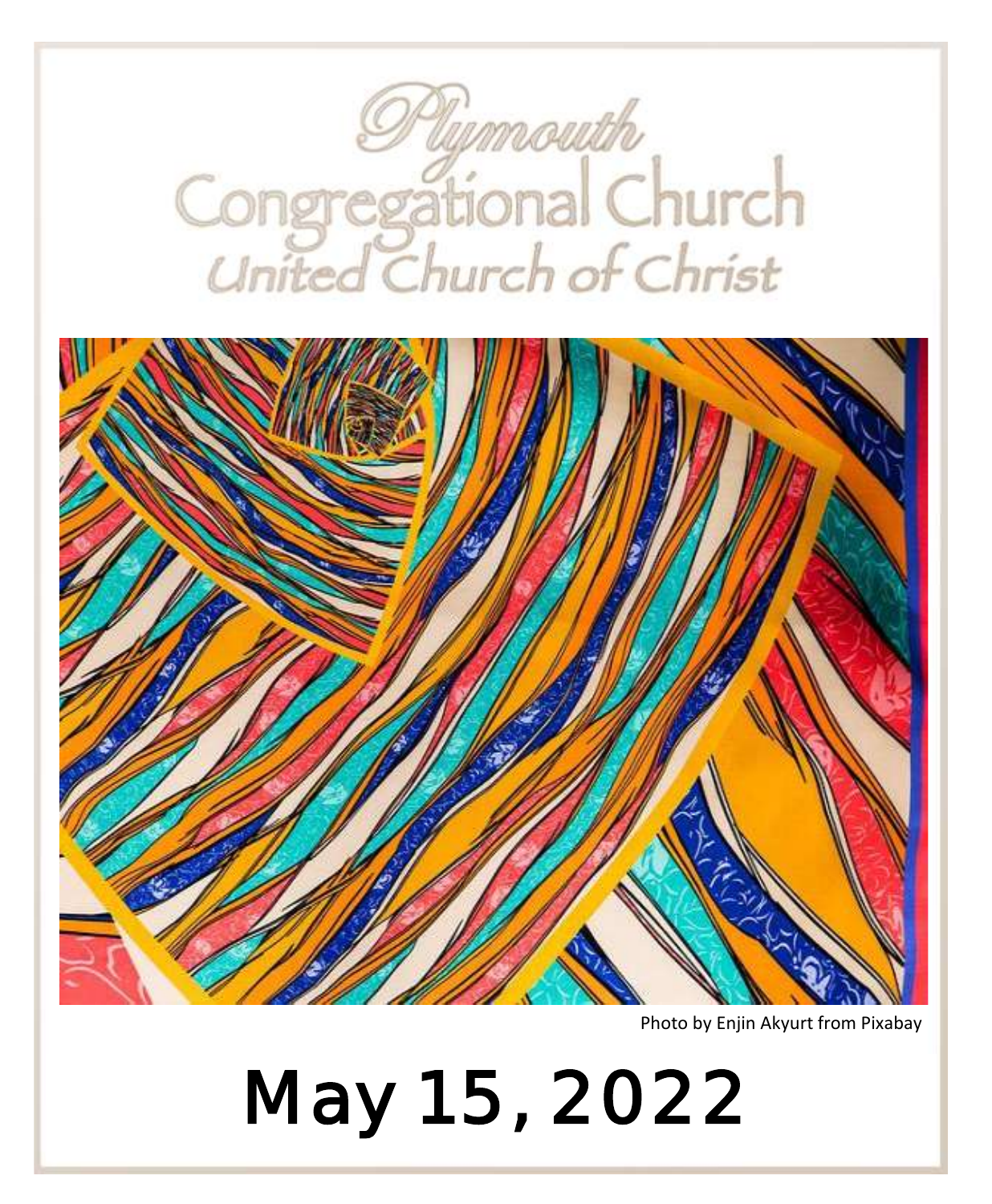# *Plymouth Congregational Church United Church of Christ*

*No matter who you are, or where you are on life's journey, you are welcome here!*

# **May 15, 2022 • Fifth Sunday of Easter • 10 a.m.**

*\*An asterisk invites you to stand as you are able, in body or spirit.*

Prelude **Dr. Steve & Nancy Michelson** 

*"Praise the Lord, the Almighty" - Raney*

Greeting and Welcome **Pastor Charles Pastor Charles** 

Announcements

- Silent Auction: Ed Field has generously donated one of his photographs as a fundraiser for the church: a beautiful photograph of Lake McDonald currently on display in the Fireside Room.
- Make-up dates for the photo directory: May 20-22.
- Joint event with Montana Jewish Project: Shavuot, June 5, 2pm—5pm, challah braiding & candle-making.

Invitation to Worship *Psalm 148:1-5* Hal Fossum

- One: Praise God! Praise God from the heavens; praise God in the heights!
- *All: Praise God, all the angels!*
- One: Praise God, sun and moon; praise God, all you shining stars!
- *All: Praise God, you highest heavens, and you waters above the heavens!*
- One: Let them praise the name of God,
- *All: For God commanded and they were created***.**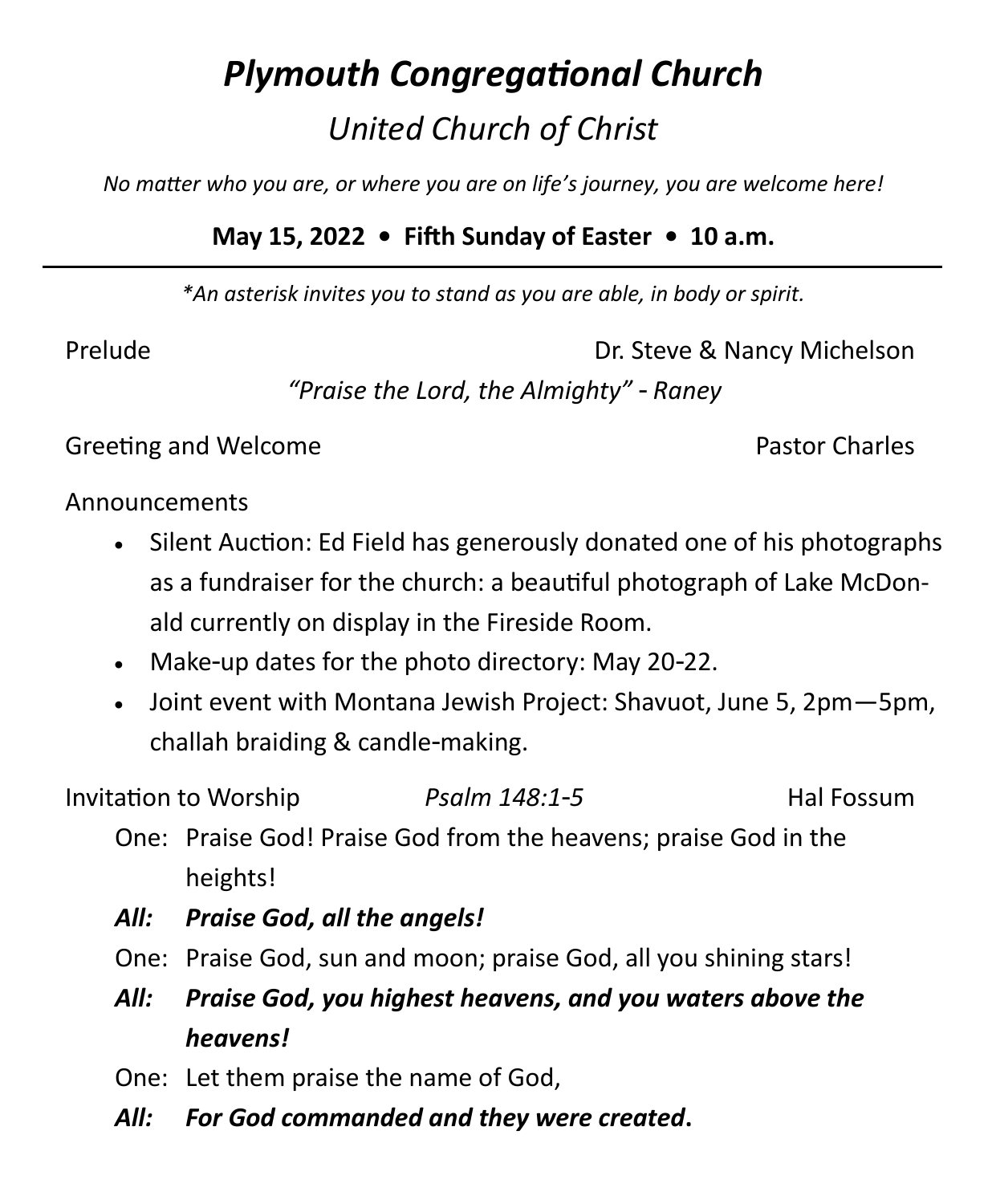#### Unison Prayer *(please be seated)* Hal Fossum Hal Fossum

*God of Creation, Weaver of Stories, fill us with imagination and light. As we move through the uncertainties of our days, help us to remember that we are not alone. Help us to see the truth and wisdom in our lives, and to live our lives in such a way that we are a comfort and inspiration for everyone around us. [We invite you to rest in this brief moment of silence to listen for God's loving message for you this day.] (30 seconds) Amen.*

#### Assurance of Grace **Pastor Charles** Assurance of Grace

People of God, hear the good news! The majesty and mystery of God fills every space and every time. God is infinite and wonderful; the more we find out about God, the more there is to uncover. It's like peeling back the layers of an onion, except each layer is bigger than the one before. We can never exhaust God's ability to love, forgive, or provide, so put your trust in God, and know that God will always take care of you. Amen.

Congregational Response insert

*"Praise the Lord! O Heavens Adore Him"*

### Prayer of Illumination **Brenda Senne**

Creator of all things, we come to you seeking understanding. Let the words of our mouths and the meditations of our hearts be acceptable in your sight, our rock and our redeemer. In Jesus name we pray. Amen.

Gospel Reading John 13:31-35

When he had gone out, Jesus said, "Now the Son of Man has been glorified, and God has been glorified in him. If God has been glorified in him,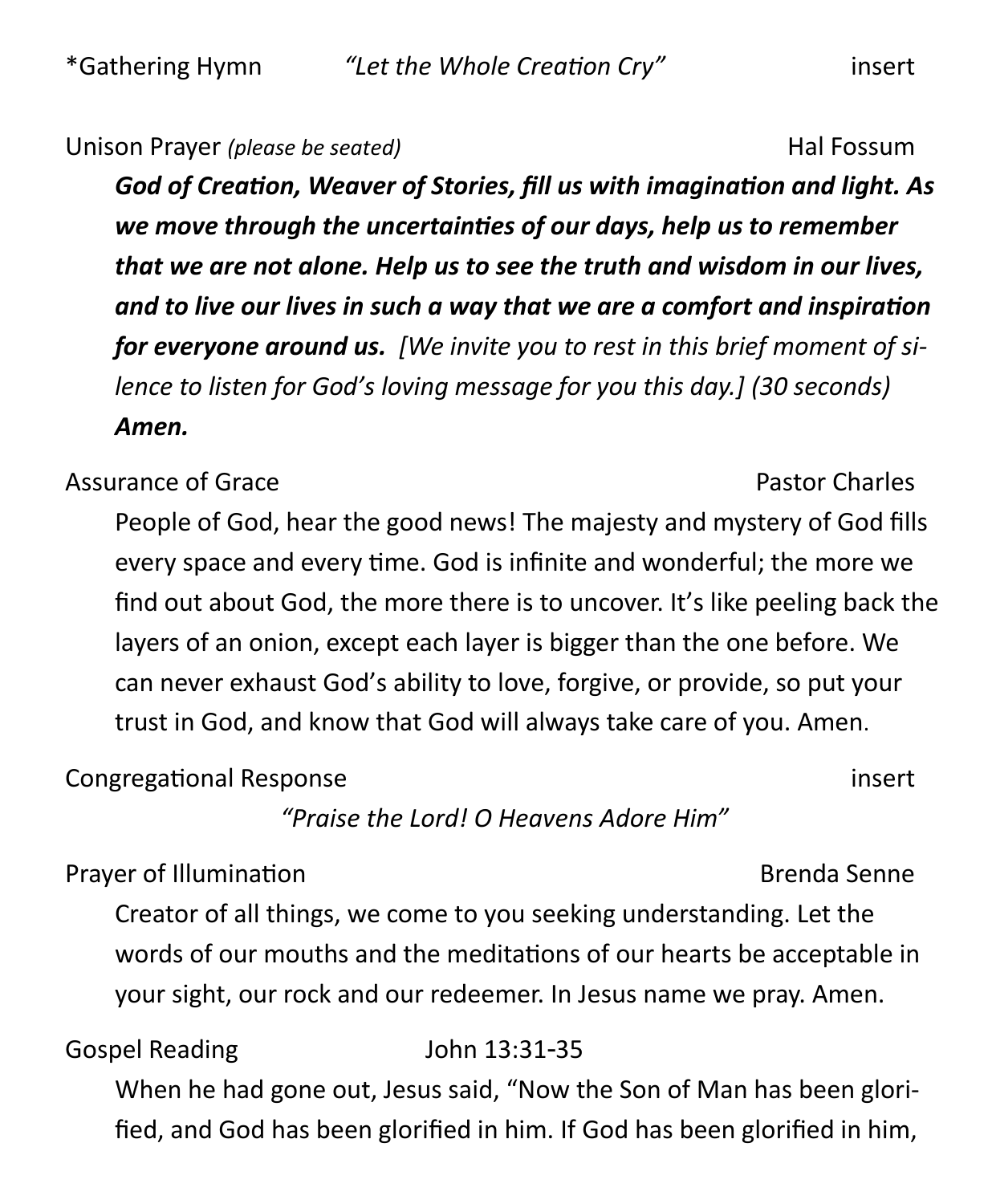God will also glorify him in himself and will glorify him at once. Little children, I am with you only a little longer. You will look for me; and as I said to the Jews so now I say to you, 'Where I am going, you cannot come.' I give you a new commandment, that you love one another. Just as I have loved you, you also should love one another. By this everyone will know that you are my disciples, if you have love for one another."

#### Anthem **Plymouth Singers**

# *"Come Thou Fount of Every Blessing" - Thygerson*

New Testament Reading Revelation 21:1-6 Pastor Charles

Then I saw a new heaven and a new earth; for the first heaven and the first earth had passed away, and the sea was no more. And I saw the holy city, the new Jerusalem, coming down out of heaven from God, prepared as a bride adorned for her husband. And I heard a loud voice from the throne saying, "See, the home of God is among mortals, who will dwell with them as their God; they will be God's peoples, and God will be with them, and will wipe every tear from their eyes. Death will be no more; mourning and crying and pain will be no more, for the first things have passed away." And, the one who was seated on the throne said, "See, I am making all things new. Write this, for these words are trustworthy and true." Then they said to me, "It is done! I am the Alpha and the Omega, the beginning and the end. To the thirsty I will give water as a gift from the spring of the water of life.

### Pastoral Reflection

\*Musical Reflection **Dr.** Steve Michelson

*"He Touched Me" - Gaither/arr. Thygerson*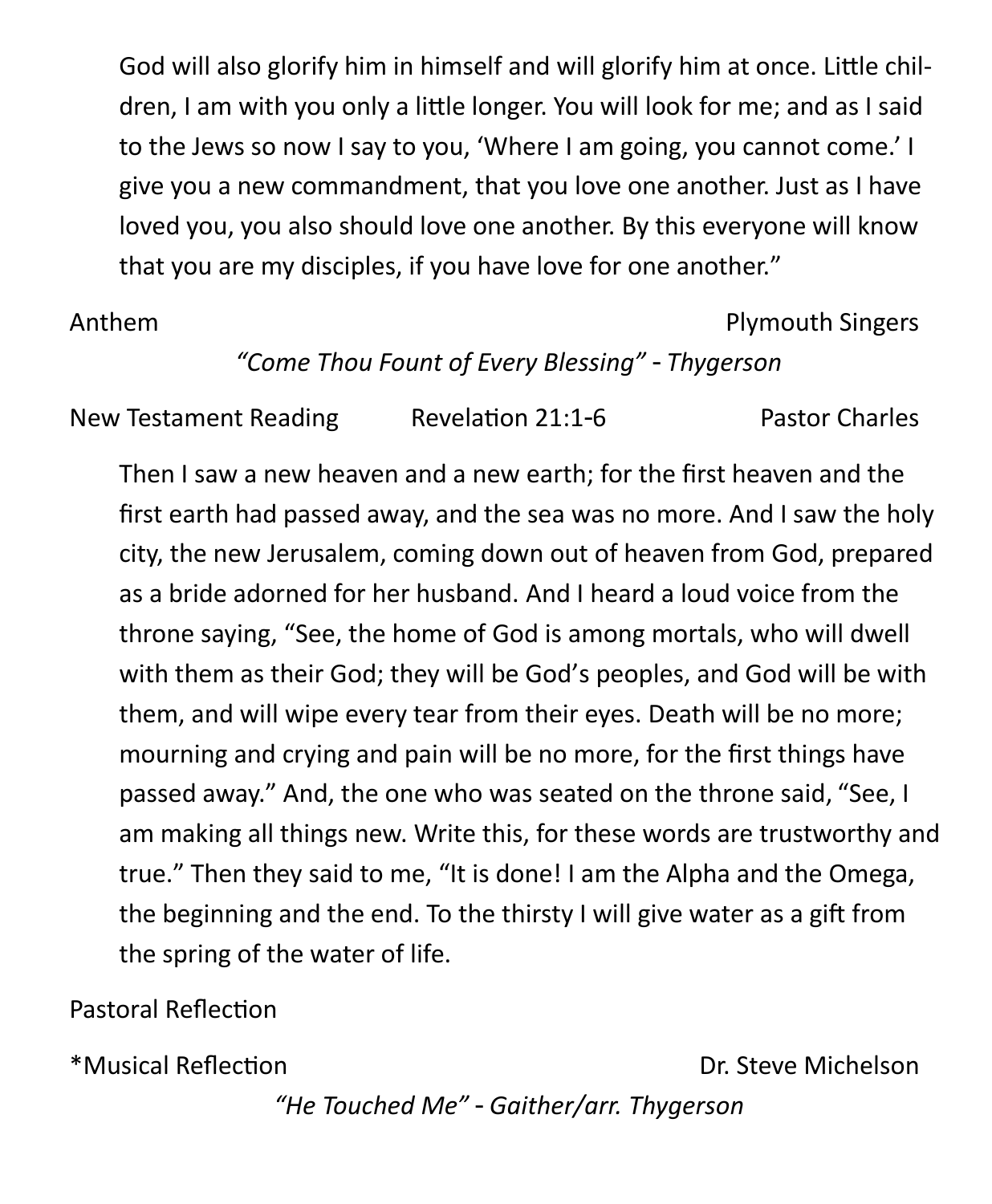God of Mysteries and Miracles, you have blessed us mightily with the wonders of creation. Our lives are filled with color and light, music and story, thought and imagination. Your providence is evident in every mountain and stream, every nation and language. Help us to appreciate it, to welcome it, and to grow from it. Let us learn from all of the wonders that surround us, from the truth and light spoken to us by prophets both living and dead, to the extraordinary events of our everyday lives. Help us to explore and experience new things with curiosity and courage, so that we might grow in our understanding, our empathy, and our love. And move in us to always strive to be more sympathetic, more generous, and more justice-minded. Thank you, for walking with us and for drawing us ever closer together, to be one family. Help us to take care of each other, and to love each other the way that you love us. Mother of us all, we ask that you be with all of those for whom no one ever prays, and move in us, that we might work to heal this world that is our home before it is too late.

God of All, we offer special prayers for the people of Ukraine, for Ed Canty, Giles Walker, and Lorraine Hopgood. We lift up Margy "Marghee" Kohl, Nathan Schreder "Schrader", Greg Bolin, and Jay Sheldon as they go through cancer treatment. We pray for Hayden Cross & the Cross family, for Ben Sweeney, Evelyn Nelson, Marlyce "Marliss" Taylor, and Art and Clara Gilreath.

Heavenly Father, Heavenly Mother, holy and blessed is your true name. We pray for your reign of peace to come,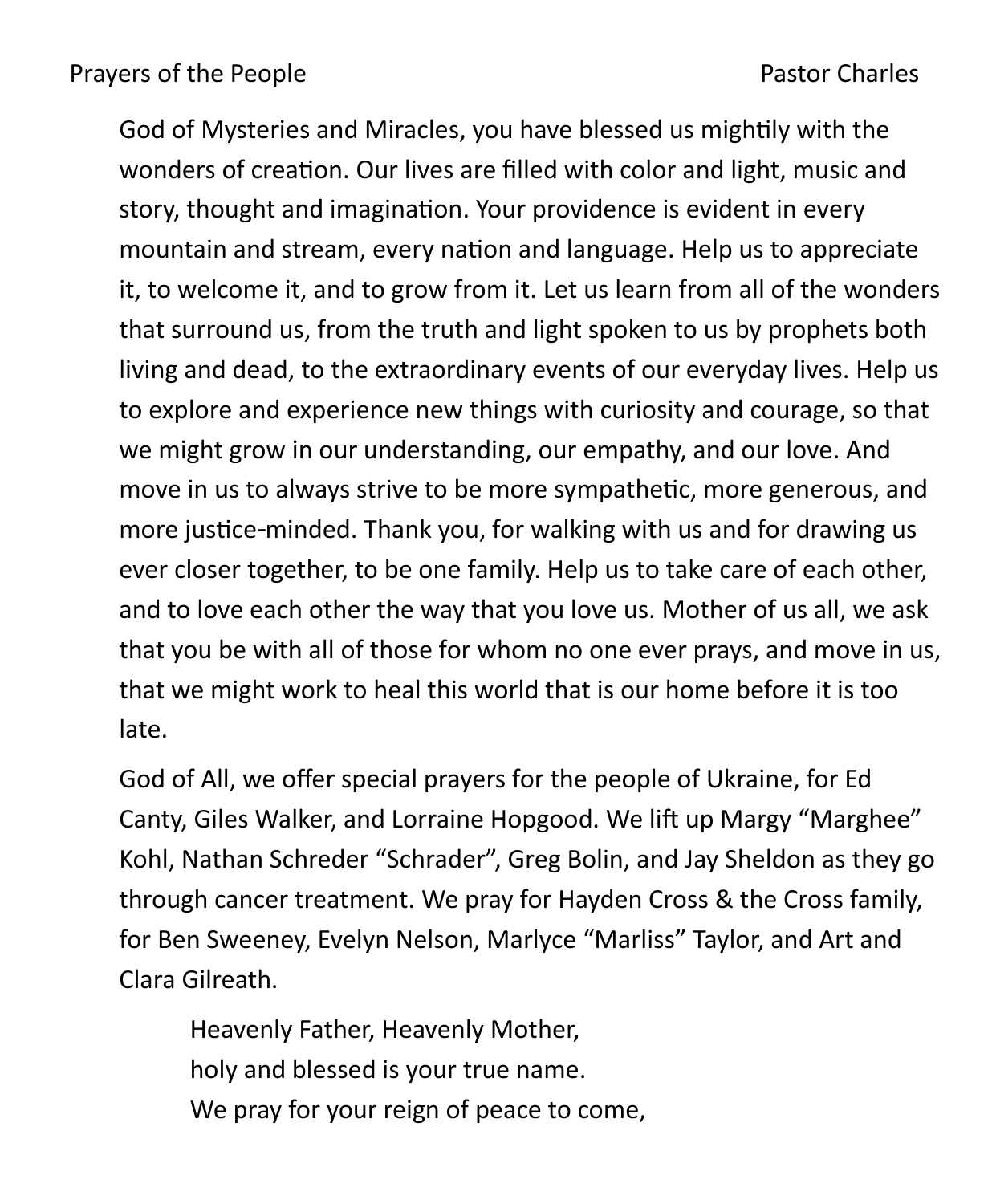We pray that your good will be done, Let heaven and earth become one. Give us this day the bread we need, Give it to those who have none. Let forgiveness flow like a river between us, From each one to each one. Lead us to holy innocence Beyond the evil of our days — Come swiftly Mother, Father, come. For yours is the power and the glory and the mercy: Forever your name is All in One.

~ Parker J. Palmer

Offertory **Nancy Michelson** 

An Invitation to Share Our Gifts **Pastor Charles** Pastor Charles

\*Doxology

*Praise God, the Source of life and birth, Praise God, the Word, who came to Earth, Praise God, the Spirit, Holy Flame All glory, honor to God's name. Amen*

\*Prayer of Dedication **Pastor Charles** \* Prayer of Dedication

\*Departing Hymn *"How Great Thou Art" (verses 1-3)* insert

\*Charge & Benediction **Pastor Charles Pastor Charles** 

Now go, and live into the mystery of God. Remember that you are created in God's image, so that mystery lives inside of you, too. God has given you the potential to do an infinite number of things, to be an infinite number of things, so be infinite. Don't limit yourself because of what the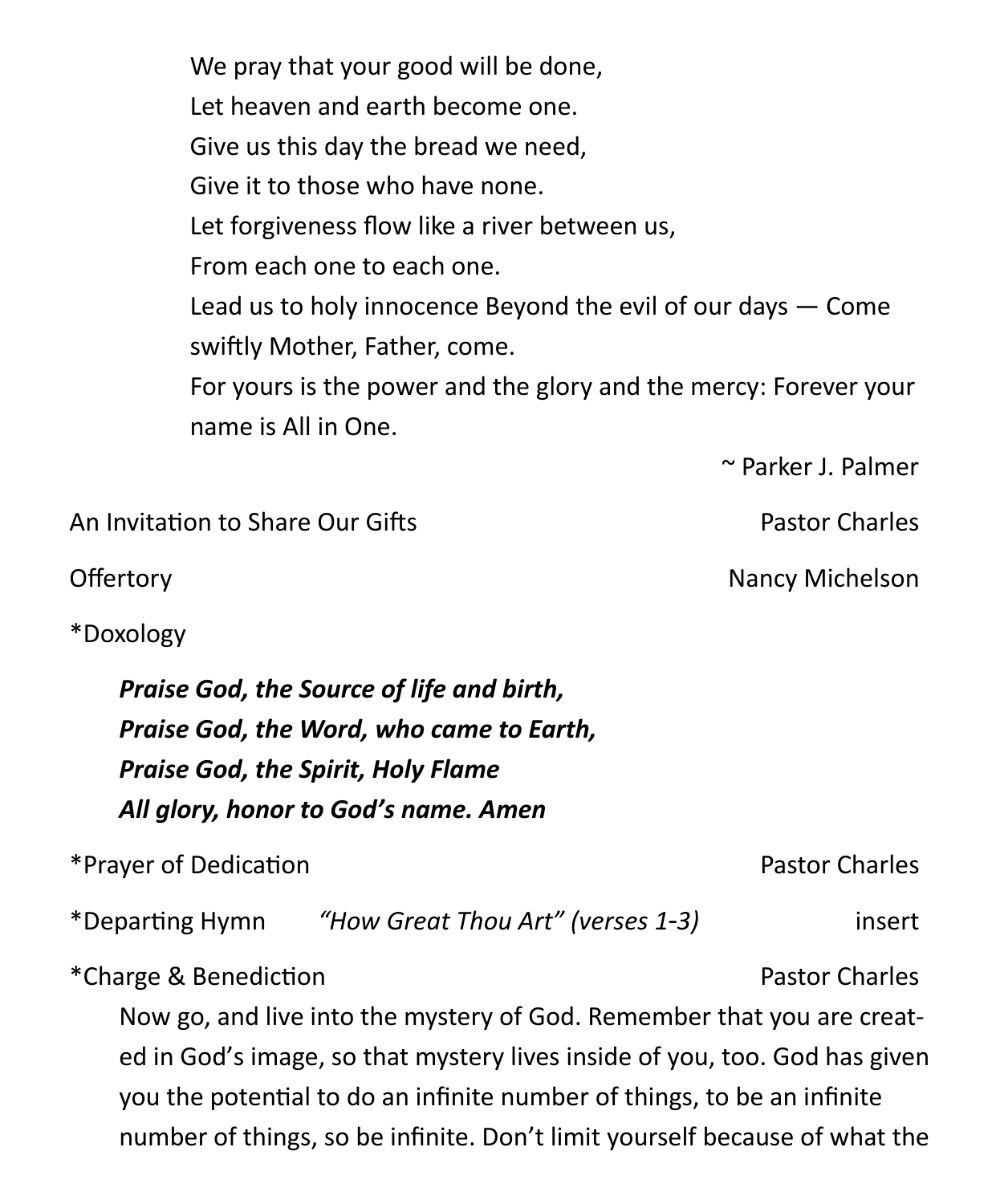world says, or what anyone says.

And now, may our Creator God instill within you a spirit of creativity. May Jesus the Christ live inside of you, and help you to remember to love and forgive others, as well as yourself. And, may the Holy Spirit always be with you as you make your way on this journey that we call life, so that you will never be alone. Go in peace. Amen.

\*Congregational Blessing *"Go Out Now in Peace"*

Postlude **Dr. Steve Michelson** 

*"How Majestic is Your Name" - Smith/arr. Hayes*



*Plymouth's Mission is to nurture our congregation and the wider community with acts of love and a vision of God's image in all things.*